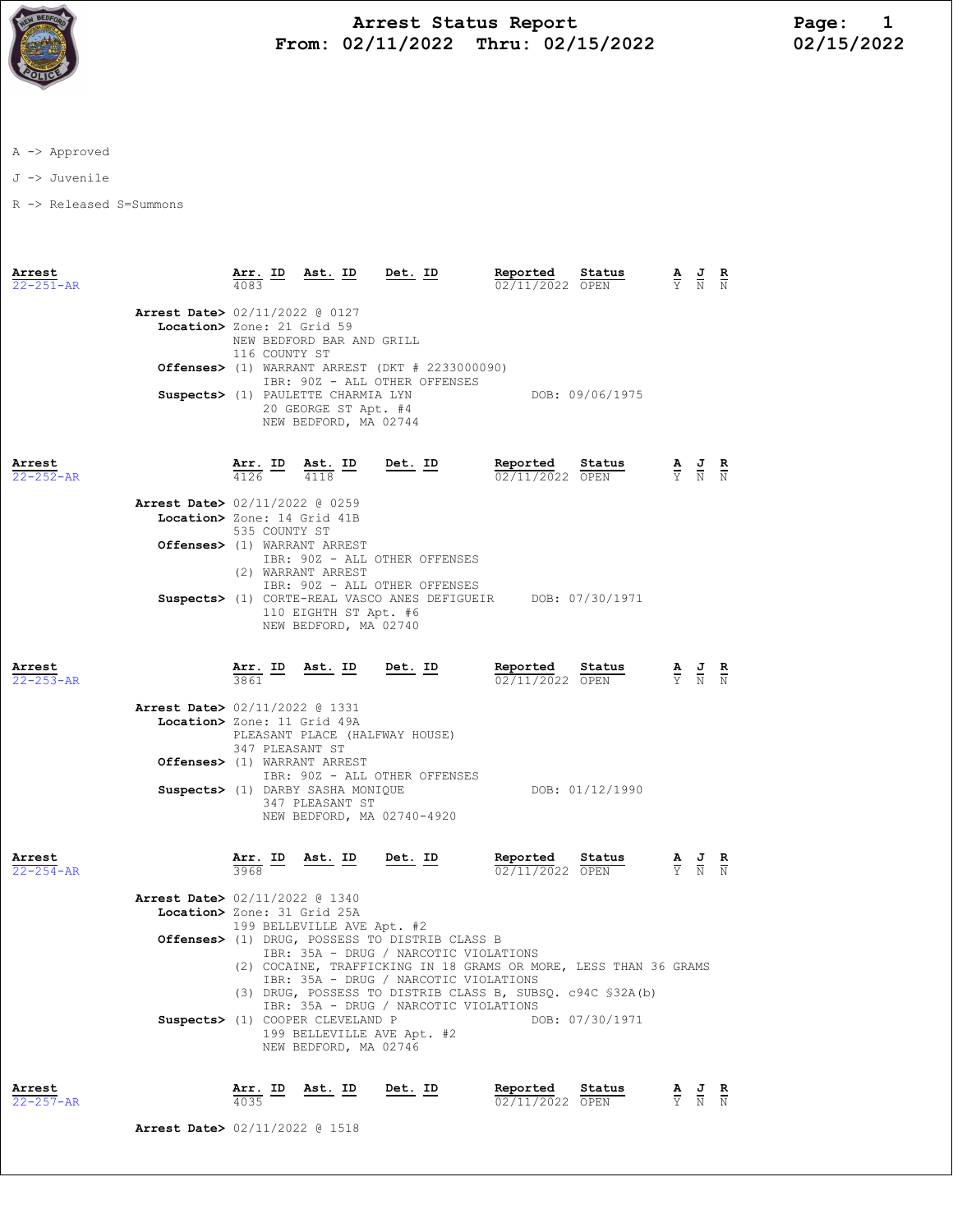J -> Juvenile

R -> Released S=Summons

Location> Zone: 22 Grid 57A 128 HEMLOCK ST Apt. #1 Offenses> (1) DRUG, POSSESS TO DISTRIB CLASS A IBR: 35A - DRUG / NARCOTIC VIOLATIONS (2) DRUG, POSSESS CLASS B IBR: 35A - DRUG / NARCOTIC VIOLATIONS (3) DRUG, POSSESS TO DISTRIB CLASS A, SUBSQ. IBR: 35A - DRUG / NARCOTIC VIOLATIONS (4) DRUG, POSSESS TO DISTRIB CLASS B IBR: 35A - DRUG / NARCOTIC VIOLATIONS (5) DRUG, POSSESS TO DISTRIB CLASS B, SUBSQ. c94C §32A(b) IBR: 35A - DRUG / NARCOTIC VIOLATIONS Suspects> (1) FORTES JOHN IV 128 HEMLOCK ST Apt. #1 NEW BEDFORD, MA 02740-2027

| Arrest<br>$22 - 258 - AR$ |                                                                        | Arr. ID<br>4045                                                                                                                                                         | Ast. ID<br>4073           | $Det. ID$                  | Status<br>Reported<br>$02/11/2022$ OPEN |                                           | $\frac{\mathbf{A}}{\mathbf{Y}}$ $\frac{\mathbf{J}}{\mathbf{N}}$ $\frac{\mathbf{R}}{\mathbf{N}}$ |  |  |
|---------------------------|------------------------------------------------------------------------|-------------------------------------------------------------------------------------------------------------------------------------------------------------------------|---------------------------|----------------------------|-----------------------------------------|-------------------------------------------|-------------------------------------------------------------------------------------------------|--|--|
|                           | <b>Arrest Date&gt;</b> 02/11/2022 @ 1557<br>Location> Zone: 21 Grid 59 | 116 COUNTY ST                                                                                                                                                           | NEW BEDFORD BAR AND GRILL |                            |                                         |                                           |                                                                                                 |  |  |
|                           |                                                                        | Offenses> (1) DRUG, POSSESS CLASS A<br>IBR: 35A - DRUG / NARCOTIC VIOLATIONS<br>Suspects> (1) SAMUEL JOSHUA L                                                           |                           |                            |                                         |                                           |                                                                                                 |  |  |
|                           |                                                                        |                                                                                                                                                                         | $***$ UNKNOWN***          | NEW BEDFORD, MA 02740-4867 | DOB: 07/18/1990                         |                                           |                                                                                                 |  |  |
| Arrest<br>$22 - 260 - AR$ |                                                                        | 4021                                                                                                                                                                    | <u>Arr. ID Ast. ID</u>    | $Det. ID$                  | Reported<br>Status<br>02/11/2022 OPEN   | $\frac{A}{Y}$ $\frac{J}{N}$ $\frac{R}{N}$ |                                                                                                 |  |  |
|                           | Arrest Date> 02/11/2022 @ 1644<br>Location> Zone: 21 Grid 59           | 472 S SECOND ST                                                                                                                                                         | RES: DELILIA KELLY        |                            |                                         |                                           |                                                                                                 |  |  |
|                           |                                                                        | Offenses> (1) MOTOR VEH, LARCENY OF<br>IBR: 240 - MOTOR VEHICLE THEFT<br>DOB: 02/08/1993<br>Suspects> (1) BUSNENGO NINA A<br>55 BRIGGS ST<br>NEW BEDFORD, MA 02740-3203 |                           |                            |                                         |                                           |                                                                                                 |  |  |
| Arrest<br>$22 - 261 - AR$ |                                                                        | <u>Arr. ID</u><br>4093                                                                                                                                                  | <u>Ast. ID</u>            | Det. ID                    | Reported<br>Status<br>02/11/2022 OPEN   |                                           | $\frac{\mathbf{A}}{\mathbf{Y}}$ $\frac{\mathbf{J}}{\mathbf{N}}$ $\frac{\mathbf{R}}{\mathbf{N}}$ |  |  |
|                           | Arrest Date> 02/11/2022 @ 1715                                         |                                                                                                                                                                         |                           |                            |                                         |                                           |                                                                                                 |  |  |

 Location> Zone: 13 Grid 43A 368 MILL ST Apt. #2 Offenses> (1) CITY ORDINANCE (ELECTRONIC SUBMISSION COURT CODE) IBR: 99 - TRAFFIC, TOWN BY-LAW OFFENSES Suspects> (1) COTTO JUAN CARLOS 368 MILL ST NEW BEDFORD, MA 02740

| Arrest          |                                            | Arr. ID      | Ast. ID | Det. ID | Reported        | Status | <u>AJR</u> |  |
|-----------------|--------------------------------------------|--------------|---------|---------|-----------------|--------|------------|--|
| $22 - 264 - AR$ |                                            | 4058         | 4126    |         | 02/11/2022 OPEN |        | Y N N      |  |
|                 | Arrest Date> 02/11/2022 @ 2148             |              |         |         |                 |        |            |  |
|                 | Location> Zone: 12 Grid 42B                |              |         |         |                 |        |            |  |
|                 |                                            | 355 F.I.M ST |         |         |                 |        |            |  |
|                 | <b>Offenses&gt;</b> (1) OUI-LIQUOR OR .08% |              |         |         |                 |        |            |  |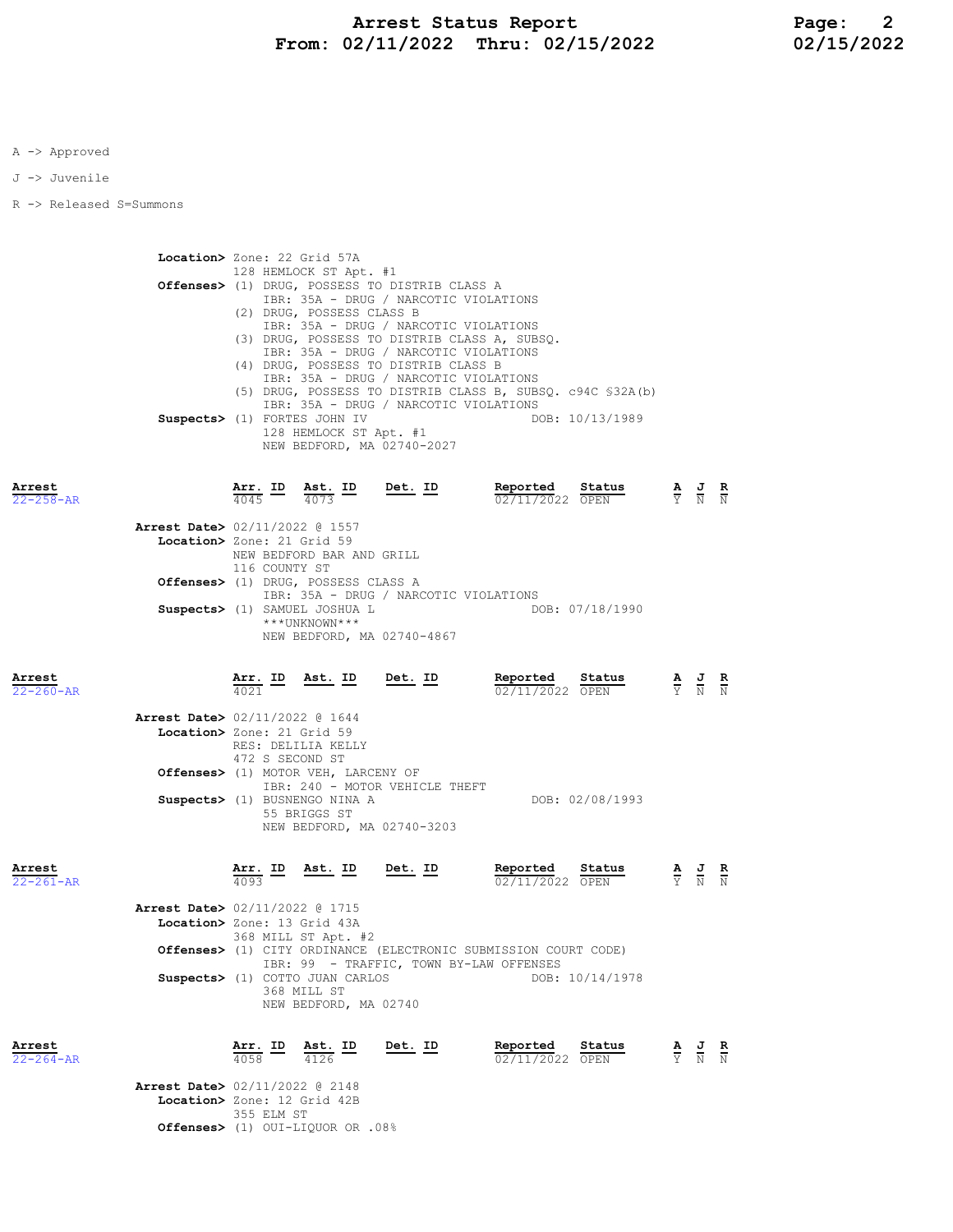J -> Juvenile

R -> Released S=Summons

|                           |                                                               |                 | Suspects> (1) DEARING LISA MARIE<br>55 FLORENCE ST<br>NEW BEDFORD, MA 02745                                                                                   | IBR: 90D - DRIVING UNDER THE INFLUENCE<br>(2) NEGLIGENT OPERATION OF MOTOR VEHICLE<br>IBR: 99 - TRAFFIC, TOWN BY-LAW OFFENSES |                                    | DOB: 04/25/1978 |                                 |                                                                                                       |                        |
|---------------------------|---------------------------------------------------------------|-----------------|---------------------------------------------------------------------------------------------------------------------------------------------------------------|-------------------------------------------------------------------------------------------------------------------------------|------------------------------------|-----------------|---------------------------------|-------------------------------------------------------------------------------------------------------|------------------------|
| Arrest<br>$22 - 265 - AR$ |                                                               |                 |                                                                                                                                                               | $\frac{\texttt{Arr.}}{4057}$ ID $\frac{\texttt{Ast.}}{4063}$ ID Det. ID                                                       | Reported Status<br>02/12/2022 OPEN |                 |                                 | $\frac{\mathbf{A}}{\mathbf{Y}}$ $\frac{\mathbf{J}}{\mathbf{N}}$ $\frac{\mathbf{R}}{\mathbf{N}}$       |                        |
|                           | Arrest Date> 02/12/2022 @ 0157<br>Location> Zone: 33 Grid 14  | GAS EXPRESS     | 52 TARKILN HILL RD                                                                                                                                            |                                                                                                                               |                                    |                 |                                 |                                                                                                       |                        |
|                           | Offenses> $(1)$ A&B                                           |                 | (2) DISORDERLY CONDUCT<br>(3) DISTURBING THE PEACE                                                                                                            | IBR: 13B - SIMPLE ASSAULT<br>IBR: 90C - DISORDERLY CONDUCT                                                                    |                                    |                 |                                 |                                                                                                       |                        |
|                           |                                                               |                 | Suspects> (1) OBRIEN NICHOLAS C<br>333 SLOCUM RD<br>DARTMOUTH, MA                                                                                             | IBR: 90C - DISORDERLY CONDUCT                                                                                                 |                                    | DOB: 01/10/1988 |                                 |                                                                                                       |                        |
| Arrest<br>$22 - 266 - AR$ |                                                               |                 |                                                                                                                                                               | $\frac{\texttt{Arr.}}{4063}$ ID $\frac{\texttt{ Ast.}}{4057}$ ID Det. ID                                                      | Reported Status<br>02/12/2022 OPEN |                 |                                 | $\frac{\mathbf{A}}{\overline{Y}}$ $\frac{\mathbf{J}}{\overline{N}}$ $\frac{\mathbf{R}}{\overline{N}}$ |                        |
|                           | Arrest Date> 02/12/2022 @ 0159<br>Location> Zone: 33 Grid 14  | GAS EXPRESS     | 52 TARKILN HILL RD                                                                                                                                            |                                                                                                                               |                                    |                 |                                 |                                                                                                       |                        |
|                           |                                                               |                 | Offenses> (1) ASSAULT & BATTERY<br>(2) DISTURBING THE PEACE<br>(3) DISORDERLY CONDUCT<br>Suspects> (1) SYLVIA AARON M<br>109 LAWSON AVE<br>ACUSHNET, MA 02743 | IBR: 13B - SIMPLE ASSAULT<br>IBR: 90C - DISORDERLY CONDUCT<br>IBR: 90C - DISORDERLY CONDUCT                                   |                                    | DOB: 07/19/1984 |                                 |                                                                                                       |                        |
| Arrest<br>$22 - 267 - AR$ |                                                               |                 | $\frac{\texttt{Arr.}}{4126}$ ID Ast. ID Det. ID                                                                                                               |                                                                                                                               | Reported Status<br>02/12/2022 OPEN |                 |                                 | $\frac{\mathbf{A}}{\overline{Y}}$ $\frac{\mathbf{J}}{\overline{N}}$ $\frac{\mathbf{R}}{\overline{N}}$ |                        |
|                           | Arrest Date> 02/12/2022 @ 0215<br>Location> Zone: 11 Grid 39B | 908 PURCHASE ST |                                                                                                                                                               | LAST ROUND BAR & GRILL (FORMERLY BAR 908)                                                                                     |                                    |                 |                                 |                                                                                                       |                        |
|                           |                                                               |                 | Offenses> (1) DISTURBING THE PEACE<br>(2) A&B ON POLICE OFFICER<br>(3) RESIST ARREST                                                                          | IBR: 99 - TRAFFIC, TOWN BY-LAW OFFENSES<br>IBR: 13B - SIMPLE ASSAULT                                                          |                                    |                 |                                 |                                                                                                       |                        |
|                           |                                                               |                 | Suspects> (1) BUSBY LEIANDRA<br>87 OAK ST Apt. #2R<br>TAUNTON, MA 02780                                                                                       | IBR: 90Z - ALL OTHER OFFENSES                                                                                                 |                                    | DOB: 05/14/1997 |                                 |                                                                                                       |                        |
| Arrest<br>$22 - 268 - AR$ |                                                               | Arr. ID<br>4102 | Ast. ID<br>3817                                                                                                                                               | Det. ID                                                                                                                       | Reported<br>02/12/2022 OPEN        | Status          | $\frac{\mathbf{A}}{\mathbf{Y}}$ | $\frac{J}{N}$                                                                                         | $\frac{\mathbf{R}}{N}$ |

Arrest Date> 02/12/2022 @ 1055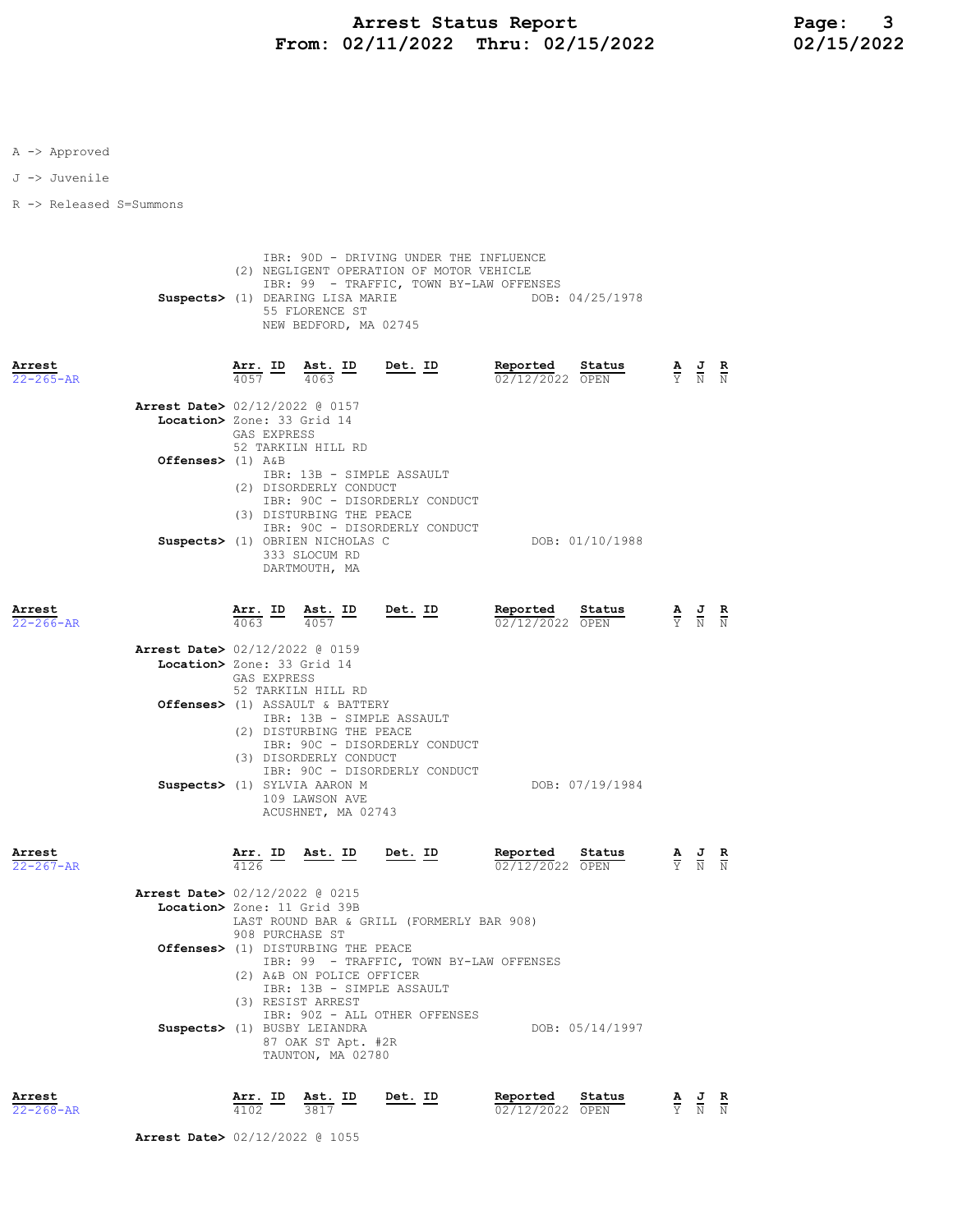J -> Juvenile

R -> Released S=Summons

Location> Zone: 35 Grid 31A 1342 ROCKDALE AVE Offenses> (1) STOP FOR POLICE, FAIL IBR: 99 - TRAFFIC, TOWN BY-LAW OFFENSES (2) NEGLIGENT OPERATION OF MOTOR VEHICLE IBR: 99 - TRAFFIC, TOWN BY-LAW OFFENSES (3) RESIST ARREST IBR: 90Z - ALL OTHER OFFENSES Suspects> (1) MIRANDA FRANCISCO DOB: 03/29/1976 \*\*\*UNKNOWN\*\*\* HOMELESS, MA 02746-1809

## Arrest Arr. ID Ast. ID Det. ID Reported Status A J R 22-270-AR 4065 4028 02/12/2022 OPEN Y N N Arrest Date> 02/12/2022 @ 1322 Location> Zone: 31 Grid 18 113H HATHAWAY ST Offenses> (1) TRESPASS IBR: 90J - TRESPASS OF REAL PROPERTY (2) CITY ORDINANCE (ELECTRONIC SUBMISSION COURT CODE) IBR: 99 - TRAFFIC, TOWN BY-LAW OFFENSES Suspects> (1) KNOWLES KENNETH DOB: 04/14/1985 201 ASHLEY BLVD Apt. #1 NEW BEDFORD, MA 02745

| Arrest<br>$22 - 271 - AR$ |                                                                         | $\frac{\text{Arr.}}{4065}$ ID | Ast. ID<br>$\frac{4028}{ }$                                                       | <u>Det. ID</u>                       | Reported<br>02/12/2022 OPEN                                                                                                                                                                                                                                                                                                                         | Status          | $\frac{\mathbf{A}}{\mathbf{Y}}$ $\frac{\mathbf{J}}{\mathbf{N}}$ $\frac{\mathbf{R}}{\mathbf{N}}$ |  |
|---------------------------|-------------------------------------------------------------------------|-------------------------------|-----------------------------------------------------------------------------------|--------------------------------------|-----------------------------------------------------------------------------------------------------------------------------------------------------------------------------------------------------------------------------------------------------------------------------------------------------------------------------------------------------|-----------------|-------------------------------------------------------------------------------------------------|--|
|                           | <b>Arrest Date&gt; 02/12/2022 @ 1300</b><br>Location> Zone: 31 Grid 18  | 113H HATHAWAY ST              |                                                                                   |                                      |                                                                                                                                                                                                                                                                                                                                                     |                 |                                                                                                 |  |
|                           | Offenses> (1) TRESPASS                                                  |                               |                                                                                   | IBR: 90J - TRESPASS OF REAL PROPERTY |                                                                                                                                                                                                                                                                                                                                                     |                 |                                                                                                 |  |
|                           |                                                                         |                               | Suspects> (1) RIVARD EDWARD C<br>113H HATHAWAY ST                                 | NEW BEDFORD, MA 02746-2105           |                                                                                                                                                                                                                                                                                                                                                     | DOB: 05/04/1970 |                                                                                                 |  |
| Arrest<br>$22 - 272 - AR$ |                                                                         |                               | $\frac{\text{Arr.}}{3957}$ ID $\frac{\text{Ast.}}{4039}$ ID                       | <u>Det. ID</u>                       | <b>Reported Status A J R</b> $\frac{1}{12}$ <b>A J R</b> $\frac{1}{12}$ <b>R</b> $\frac{1}{12}$ <b>R</b> $\frac{1}{12}$ <b>R</b> $\frac{1}{12}$ <b>R</b> $\frac{1}{12}$ <b>R</b> $\frac{1}{12}$ <b>R</b> $\frac{1}{12}$ <b>R</b> $\frac{1}{12}$ <b>R</b> $\frac{1}{12}$ <b>R</b> $\frac{1}{12}$ <b>R</b> $\frac{1}{12}$ <b>R</b><br>02/12/2022 OPEN |                 |                                                                                                 |  |
|                           | <b>Arrest Date&gt; 02/12/2022 @ 1836</b><br>Location> Zone: 35 Grid 22A |                               |                                                                                   |                                      |                                                                                                                                                                                                                                                                                                                                                     |                 |                                                                                                 |  |
|                           |                                                                         | 97 TOPHAM ST                  |                                                                                   |                                      |                                                                                                                                                                                                                                                                                                                                                     |                 |                                                                                                 |  |
|                           |                                                                         |                               | Offenses> (1) WARRANT ARREST                                                      | IBR: 90Z - ALL OTHER OFFENSES        |                                                                                                                                                                                                                                                                                                                                                     |                 |                                                                                                 |  |
|                           |                                                                         |                               | Suspects> (1) DONOVAN JAMIE M<br>22 SHIRLEY ST Apt. #13B<br>NEW BEDFORD, MA 02740 |                                      |                                                                                                                                                                                                                                                                                                                                                     | DOB: 03/09/1987 |                                                                                                 |  |
| Arrest<br>$22 - 273 - AR$ |                                                                         |                               | $\frac{\text{Arr.}}{4028}$ ID $\frac{\text{Ast.}}{4039}$ ID                       | <u>Det.</u> ID                       | Reported<br>02/12/2022 OPEN                                                                                                                                                                                                                                                                                                                         | Status          | $\frac{\mathbf{A}}{\mathbf{Y}}$ $\frac{\mathbf{J}}{\mathbf{N}}$ $\frac{\mathbf{R}}{\mathbf{N}}$ |  |
|                           | <b>Arrest Date&gt; 02/12/2022 @ 1830</b>                                |                               |                                                                                   |                                      |                                                                                                                                                                                                                                                                                                                                                     |                 |                                                                                                 |  |
|                           | Location> Zone: 31 Grid 24                                              |                               | OUR LADY OF ANGELS BAND CLUB<br>1446 ACUSHNET AVE                                 |                                      |                                                                                                                                                                                                                                                                                                                                                     |                 |                                                                                                 |  |
|                           |                                                                         |                               | Offenses> (1) WARRANT ARREST                                                      | IBR: 90Z - ALL OTHER OFFENSES        |                                                                                                                                                                                                                                                                                                                                                     |                 |                                                                                                 |  |

Suspects> (1) COSTA MAKAYLA E DOB: 08/24/1997

HOMELESS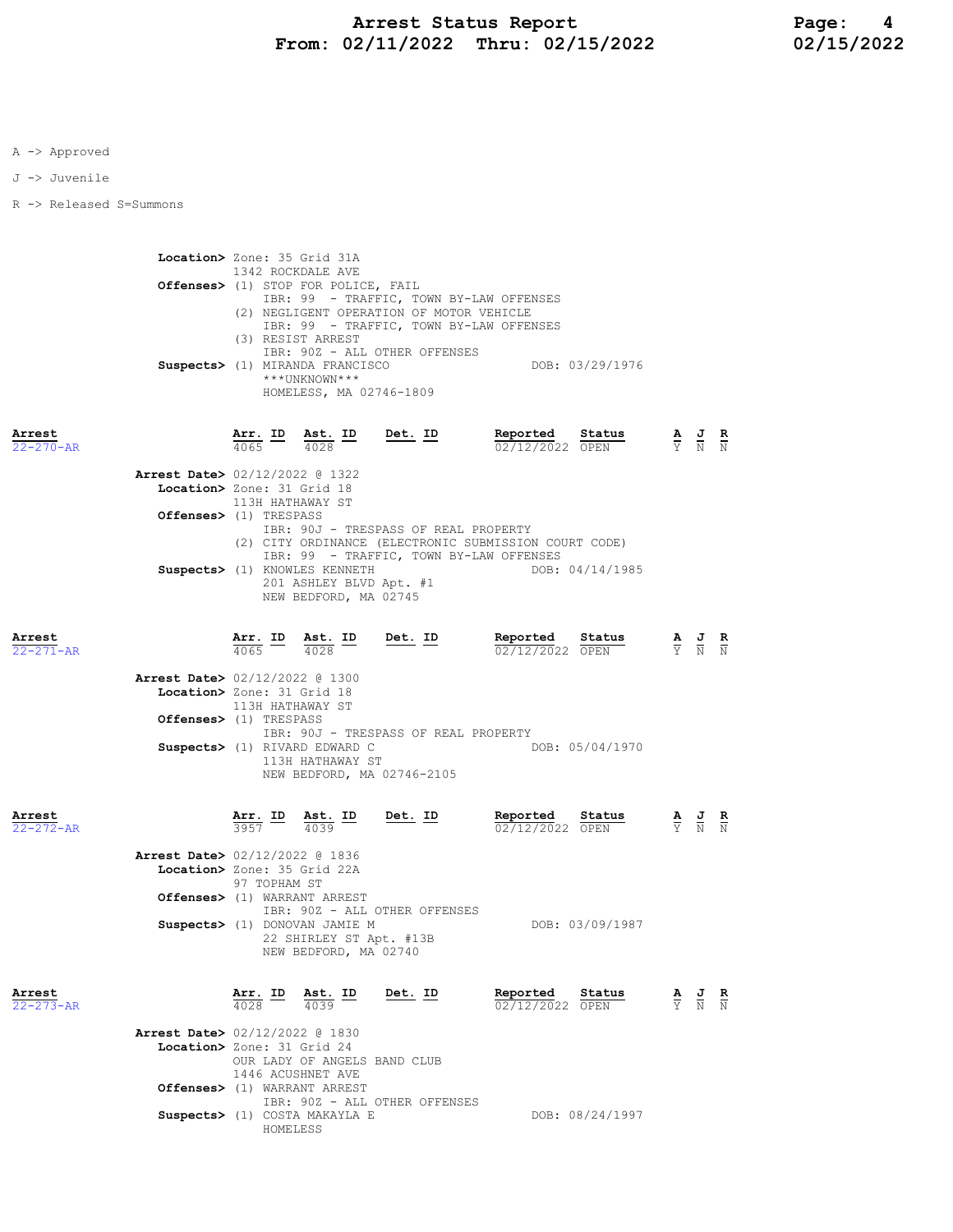## Arrest Status Report Page: 5 From: 02/11/2022 Thru: 02/15/2022 02/15/2022

A -> Approved

J -> Juvenile

R -> Released S=Summons

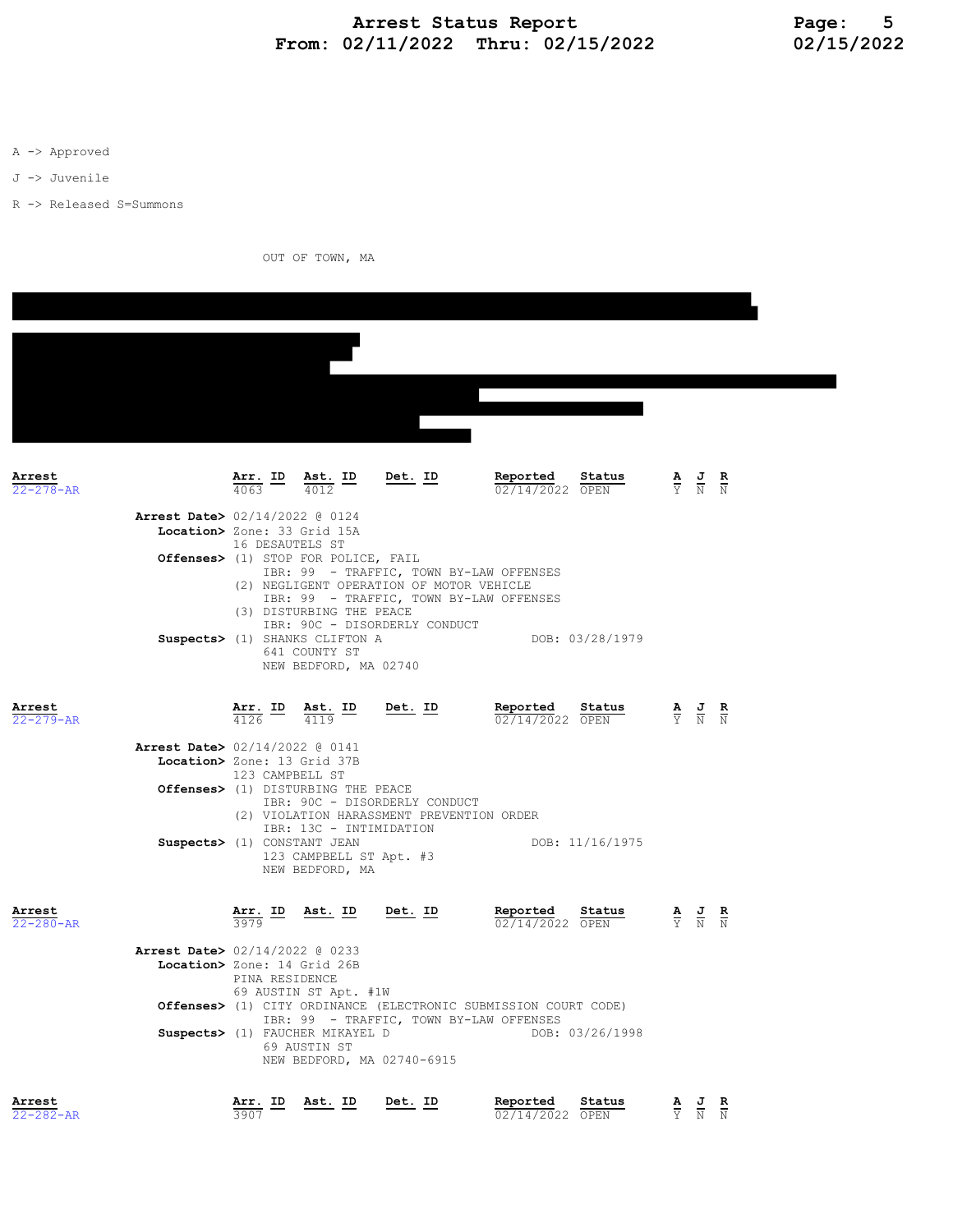J -> Juvenile

R -> Released S=Summons

 Arrest Date> 02/14/2022 @ 1537 Location> Zone: 31 Grid 24 225 BELLEVILLE AVE Offenses> (1) UNLICENSED OPERATION OF MV IBR: 99 - TRAFFIC, TOWN BY-LAW OFFENSES (2) WARRANT ARREST IBR: 90Z - ALL OTHER OFFENSES Suspects> (1) VERCAMMEN KENNETH J DOB: 05/06/1949 217 DEANE ST Apt. #231 NEW BEDFORD, MA 02746

| Arrest<br>$22 - 283 - AR$ | Arr. ID                                                                                                                                                                                                                                                                                                                                                                                                                                                                                                                                                                                                                                                                                                                                                                                                                                                                                                                                                                                                                                                                                                                                                                                                                                                                                                                                                                                                                                                                                     | <u>Ast. ID</u>                        | Det. ID | Reported | Status | $\frac{\mathbf{A}}{\mathbf{Y}}$ |                                                                 | $\frac{R}{N}$ |  |  |
|---------------------------|---------------------------------------------------------------------------------------------------------------------------------------------------------------------------------------------------------------------------------------------------------------------------------------------------------------------------------------------------------------------------------------------------------------------------------------------------------------------------------------------------------------------------------------------------------------------------------------------------------------------------------------------------------------------------------------------------------------------------------------------------------------------------------------------------------------------------------------------------------------------------------------------------------------------------------------------------------------------------------------------------------------------------------------------------------------------------------------------------------------------------------------------------------------------------------------------------------------------------------------------------------------------------------------------------------------------------------------------------------------------------------------------------------------------------------------------------------------------------------------------|---------------------------------------|---------|----------|--------|---------------------------------|-----------------------------------------------------------------|---------------|--|--|
|                           |                                                                                                                                                                                                                                                                                                                                                                                                                                                                                                                                                                                                                                                                                                                                                                                                                                                                                                                                                                                                                                                                                                                                                                                                                                                                                                                                                                                                                                                                                             |                                       |         |          |        |                                 |                                                                 |               |  |  |
|                           | 02/14/2022 OPEN<br><b>Arrest Date&gt;</b> 02/14/2022 @ 1709<br>Location> Zone: 21 Grid 59<br>SEBASTIANS CAFE AND SPORTS BAR<br>110 COUNTY ST<br>Offenses> (1) WARRANT ARREST<br>IBR: 90Z - ALL OTHER OFFENSES<br>Suspects> (1) CARREIRO MICHAEL<br>DOB: 08/02/1981<br>53 WASHINGTON ST<br>NEW BEDFORD, MA 02740<br>Arr. ID<br>Reported<br>Status<br>Ast. ID $\frac{4089}{\sqrt{10}}$<br>Det. ID<br>4099<br>02/14/2022 OPEN<br>Arrest Date> 02/14/2022 @ 1732<br>Location> Zone: 13 Grid 43A<br>9 BEECH ST<br>Offenses> (1) DRUG, POSSESS CLASS B<br>IBR: 35A - DRUG / NARCOTIC VIOLATIONS<br>(2) UNREGISTERED MOTOR VEHICLE ON PUBLIC WAY<br>IBR: 99 - TRAFFIC, TOWN BY-LAW OFFENSES<br>(3) LICENSE SUSPENDED FOR OUI, OPER MV WITH<br>IBR: 99 - TRAFFIC, TOWN BY-LAW OFFENSES<br>(4) UNINSURED MOTOR VEHICLE<br>IBR: 99 - TRAFFIC, TOWN BY-LAW OFFENSES<br>Suspects> (1) COSTA MARK<br>DOB: 11/21/1992<br>14 OUANAPOAG RD<br>FREETOWN, MA<br><u>Arr.</u> ID<br>Det. ID<br>Reported<br>Ast. ID<br>Status<br>$4089$ –<br>4099<br>02/14/2022 OPEN<br>Arrest Date> 02/14/2022 @ 2038<br>Location> Zone: 22 Grid 62<br>STOP & SHOP SOUTH<br>438 DARTMOUTH ST<br>Offenses> (1) WARRANT ARREST DKT # 2033CR002059<br>IBR: 90Z - ALL OTHER OFFENSES<br>(2) DRUG, POSSESS TO DISTRIB CLASS B<br>IBR: 35A - DRUG / NARCOTIC VIOLATIONS<br>(3) DRUG, POSSESS TO DISTRIB CLASS B, SUBSQ. c94C \$32A(b)<br>IBR: 35A - DRUG / NARCOTIC VIOLATIONS<br>Suspects> (1) MILLER BRIAN SCOTT<br>DOB: 06/30/1969 |                                       |         |          |        |                                 |                                                                 |               |  |  |
| Arrest<br>22-284-AR       |                                                                                                                                                                                                                                                                                                                                                                                                                                                                                                                                                                                                                                                                                                                                                                                                                                                                                                                                                                                                                                                                                                                                                                                                                                                                                                                                                                                                                                                                                             |                                       |         |          |        |                                 | $\frac{\mathbf{A}}{\mathbf{Y}}$ $\frac{\mathbf{J}}{\mathbf{N}}$ |               |  |  |
|                           |                                                                                                                                                                                                                                                                                                                                                                                                                                                                                                                                                                                                                                                                                                                                                                                                                                                                                                                                                                                                                                                                                                                                                                                                                                                                                                                                                                                                                                                                                             |                                       |         |          |        |                                 |                                                                 |               |  |  |
|                           |                                                                                                                                                                                                                                                                                                                                                                                                                                                                                                                                                                                                                                                                                                                                                                                                                                                                                                                                                                                                                                                                                                                                                                                                                                                                                                                                                                                                                                                                                             |                                       |         |          |        |                                 |                                                                 |               |  |  |
|                           |                                                                                                                                                                                                                                                                                                                                                                                                                                                                                                                                                                                                                                                                                                                                                                                                                                                                                                                                                                                                                                                                                                                                                                                                                                                                                                                                                                                                                                                                                             |                                       |         |          |        |                                 |                                                                 |               |  |  |
| Arrest<br>$22 - 285 - AR$ |                                                                                                                                                                                                                                                                                                                                                                                                                                                                                                                                                                                                                                                                                                                                                                                                                                                                                                                                                                                                                                                                                                                                                                                                                                                                                                                                                                                                                                                                                             |                                       |         |          |        |                                 |                                                                 |               |  |  |
|                           |                                                                                                                                                                                                                                                                                                                                                                                                                                                                                                                                                                                                                                                                                                                                                                                                                                                                                                                                                                                                                                                                                                                                                                                                                                                                                                                                                                                                                                                                                             |                                       |         |          |        |                                 |                                                                 |               |  |  |
|                           |                                                                                                                                                                                                                                                                                                                                                                                                                                                                                                                                                                                                                                                                                                                                                                                                                                                                                                                                                                                                                                                                                                                                                                                                                                                                                                                                                                                                                                                                                             |                                       |         |          |        |                                 |                                                                 |               |  |  |
|                           |                                                                                                                                                                                                                                                                                                                                                                                                                                                                                                                                                                                                                                                                                                                                                                                                                                                                                                                                                                                                                                                                                                                                                                                                                                                                                                                                                                                                                                                                                             | 74 BUTLER ST<br>NEW BEDFORD, MA 02744 |         |          |        |                                 |                                                                 |               |  |  |

| Arrest          | Arr. ID Ast. ID |  | Det. ID | Reported        | Status |       | AJR |
|-----------------|-----------------|--|---------|-----------------|--------|-------|-----|
| $22 - 286 - AR$ | 4100            |  |         | 02/14/2022 OPEN |        | N N N |     |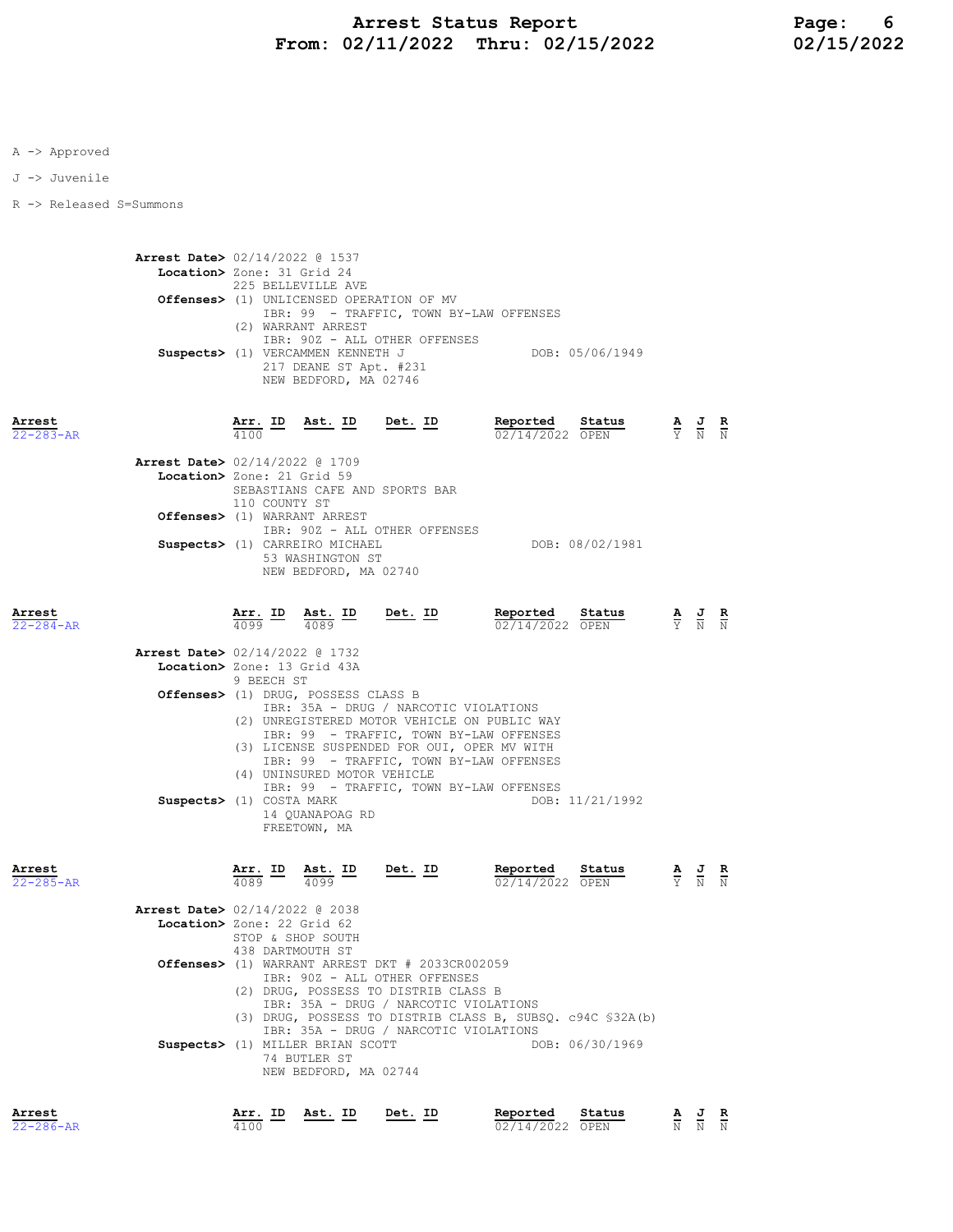J -> Juvenile

R -> Released S=Summons

|                           | <b>Arrest Date&gt;</b> 02/14/2022 @ 2052<br>Location> Zone: 22 Grid 58B | 111 COUNTY ST                           | Offenses> (1) WARRANT ARREST<br>(2) WARRANT ARREST<br>(3) WARRANT ARREST                                      | IBR: 90Z - ALL OTHER OFFENSES<br>IBR: 90Z - ALL OTHER OFFENSES<br>IBR: 90Z - ALL OTHER OFFENSES |                                    |                 |                                                                                                 |               |
|---------------------------|-------------------------------------------------------------------------|-----------------------------------------|---------------------------------------------------------------------------------------------------------------|-------------------------------------------------------------------------------------------------|------------------------------------|-----------------|-------------------------------------------------------------------------------------------------|---------------|
|                           |                                                                         |                                         | (4) WARRANT ARREST<br>Suspects> (1) PICCININNI TANYA JESSICA<br>295 N FRONT ST Apt. #1                        | IBR: 90Z - ALL OTHER OFFENSES<br>NEW BEDFORD, MA 02746-2067                                     | DOB: 08/06/1984                    |                 |                                                                                                 |               |
| Arrest<br>$22 - 287 - AR$ |                                                                         |                                         | $\frac{\text{Arr.}}{4120}$ ID $\frac{\text{Ast.}}{4082}$ ID                                                   | <u>Det. ID</u>                                                                                  | Reported<br>02/14/2022 OPEN        | Status          | $\frac{\mathbf{A}}{\mathbf{Y}}$ $\frac{\mathbf{J}}{\mathbf{N}}$ $\frac{\mathbf{R}}{\mathbf{N}}$ |               |
|                           | <b>Arrest Date&gt;</b> 02/14/2022 @ 2114<br>Location> Zone: 33 Grid 15A | 102 BELLEVILLE RD                       |                                                                                                               |                                                                                                 |                                    |                 |                                                                                                 |               |
|                           | Suspects> (1) SEMPLE JEREMY                                             |                                         | Offenses> (1) WARRANT ARREST<br>102 BELLEVUE ST<br>NEW BEDFORD, MA 02746                                      | IBR: 90Z - ALL OTHER OFFENSES                                                                   |                                    | DOB: 01/20/1980 |                                                                                                 |               |
| Arrest<br>$22 - 288 - AR$ |                                                                         |                                         |                                                                                                               | $\frac{\texttt{Arr.}}{4021}$ ID Ast. ID Det. ID                                                 | Reported Status<br>02/14/2022 OPEN |                 | $\frac{\mathbf{A}}{\mathbf{Y}}$ $\frac{\mathbf{J}}{\mathbf{N}}$ $\frac{\mathbf{R}}{\mathbf{N}}$ |               |
|                           | <b>Arrest Date&gt;</b> 02/14/2022 @ 2142<br>Location> Zone: 21 Grid 59  | 116 COUNTY ST                           | NEW BEDFORD BAR AND GRILL                                                                                     |                                                                                                 |                                    |                 |                                                                                                 |               |
|                           |                                                                         | 5 MATTOS                                | Offenses> (1) WARRANT ARREST<br>Suspects> (1) NUNES DOUGLAS G<br>WAREHAM, MA                                  | IBR: 90Z - ALL OTHER OFFENSES                                                                   |                                    | DOB: 05/03/1976 |                                                                                                 |               |
| Arrest<br>$22 - 289 - AR$ |                                                                         | $\frac{\texttt{Arr.}}{4100}$ ID<br>4100 | Ast. ID Det. ID                                                                                               |                                                                                                 | Reported<br>02/14/2022 OPEN        | Status          | $\frac{\mathbf{A}}{\mathbf{Y}}$ $\frac{\mathbf{J}}{\mathbf{N}}$ $\frac{\mathbf{R}}{\mathbf{N}}$ |               |
|                           | Arrest Date> 02/14/2022 @ 2136<br>Location> Zone: 21 Grid 59            | 116 COUNTY ST                           | NEW BEDFORD BAR AND GRILL                                                                                     |                                                                                                 |                                    |                 |                                                                                                 |               |
|                           |                                                                         |                                         | Offenses> (1) WARRANT ARREST<br>Suspects> (1) BENNETT MELISSA<br>33 CRAPO ST Apt. #1<br>NEW BEDFORD, MA 02746 | IBR: 90Z - ALL OTHER OFFENSES                                                                   |                                    | DOB: 10/24/1978 |                                                                                                 |               |
| Arrest<br>22-290-AR       |                                                                         | $\frac{\texttt{Arr.}}{4000}$ ID         | $\underbrace{\text{Ast.}}$ ID<br>4126                                                                         | <u>Det. ID</u>                                                                                  | Reported<br>02/15/2022 OPEN        | <u>Status</u>   | $\frac{\mathbf{A}}{\mathbb{N}}$ $\frac{\mathbf{J}}{\mathbb{N}}$                                 | $\frac{R}{N}$ |
|                           | Arrest Date> 02/15/2022 @ 0336                                          |                                         |                                                                                                               |                                                                                                 |                                    |                 |                                                                                                 |               |

 Location> Zone: 13 Grid 30B CVS PHARMACY 1145 KEMPTON ST Offenses> (1) WARRANT ARREST